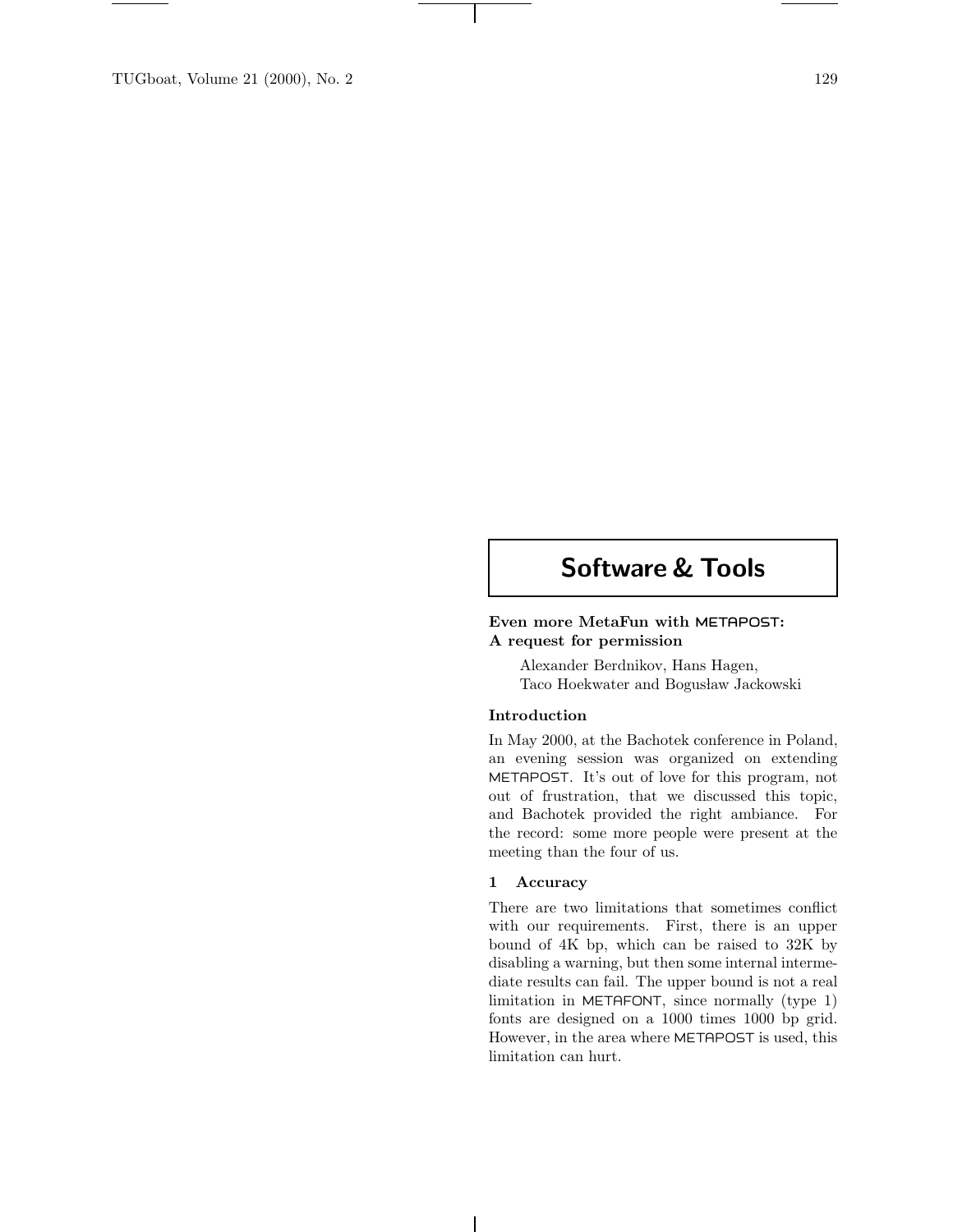The second limitation concerns the accuracy. There are situations where one expects (for instance) two points to be the same, but when they are calculated in a different way, they slightly differ.

### **2 Unfill**

Instead of implementing an unfill as "fill with white", a real unfill operator should be available. Such a mechanism can probably be combined with the weighted paths mentioned below.

#### **3 Picture operations**

In METAPOST a picture is a collection of paths, drawn or filled, using some color and a certain pen. The full range of operations available in METAFONT should also apply to METAPOST: shift, scale, rotate, add, subtract, etc.

### **4 Weighted paths**

Where in METAFONT a path can have a weight, in METAPOST only a color can be applied. In addition to color, a weight should be available, and METAPOST should be capable of dealing with them in a similar way. If needed, a bitmap model, like the one available in METAFONT, should be available in parallel (for calculations, etc.).

#### **5 Intersections**

Calculating the intersection points of two paths should be implemented in the core system and not in macros. In a similar way it should be possible to reduce overlapping and self-overlapping contours into elementary ones. Although difficult border cases are very hard to solve, METAPOST should be capable of handling cases of average complexity.

#### **6 Pens**

Circular and elliptical pensshould be re-implemented in a different way. Currently these pens are reduced to drawing a path with a certain thickness, if needed combined with a PostScript transformation. Instead of drawing, the effective path should be a filled combination of Bezier curves. The user should be able to specify the accuracy as well as methods, such as: try to approximate the resulting contour as well as possible, keep the approximation inside the contour, or keep it outside.

#### **7 Fonts**

Although METAPOST providesa way to embed text typeset by T<sub>EX</sub>, and therefore gives access to the full TEX machinery, it would be nice if the more raw text processing would also honor ligatures and kerning. The code that is needed can be derived from other programs in the T<sub>EX</sub> suite.

#### **8 Specials**

Specials should be re-implemented and become path or point specific in order to achieve special effects.

#### **Conclusion**

We are aware of the fact that the schedule of the author of METAPOST, John Hobby, doesnot permit him to implement these extensions, so we are pleased to hear that he is willing to grant us permission not only to explore these extensions, but also to realize them, and that he iswilling to participate in the process of extending METAPOST.

Since we know that stability as well as compatibility are big issues in the TEX community, we are very well aware how delicate the process is of merging extensions as proposed by us and John himself into the existing program. We will do our best to make sure that the burden of merging code will be minimized. And, most of all, we will try not to spoil the beauty of the existing code.

We love METAPOST too much to compete, but we long to complete.

- Alexander Berdnikov Institute of Analytical Instrumentation St. Petersburg, Russia berd@ianin.spb.su
- Hans Hagen PRAGMA ADE Ridderstraat 27 8061 GH Hasselt, The Netherlands pragma@wxs.nl
- $\diamond~$  Taco Hoekwater Kluwer Academic Publishers Achterom 119 3311KB Dordrecht, The Netherlands taco.hoekwater@wkap.nl
- $\diamond$ Bogusław Jackowski BOP sc. ul. Piastowska 70 80-331 Gdańsk Oliwa, Poland b.jackowski@gust.org.pl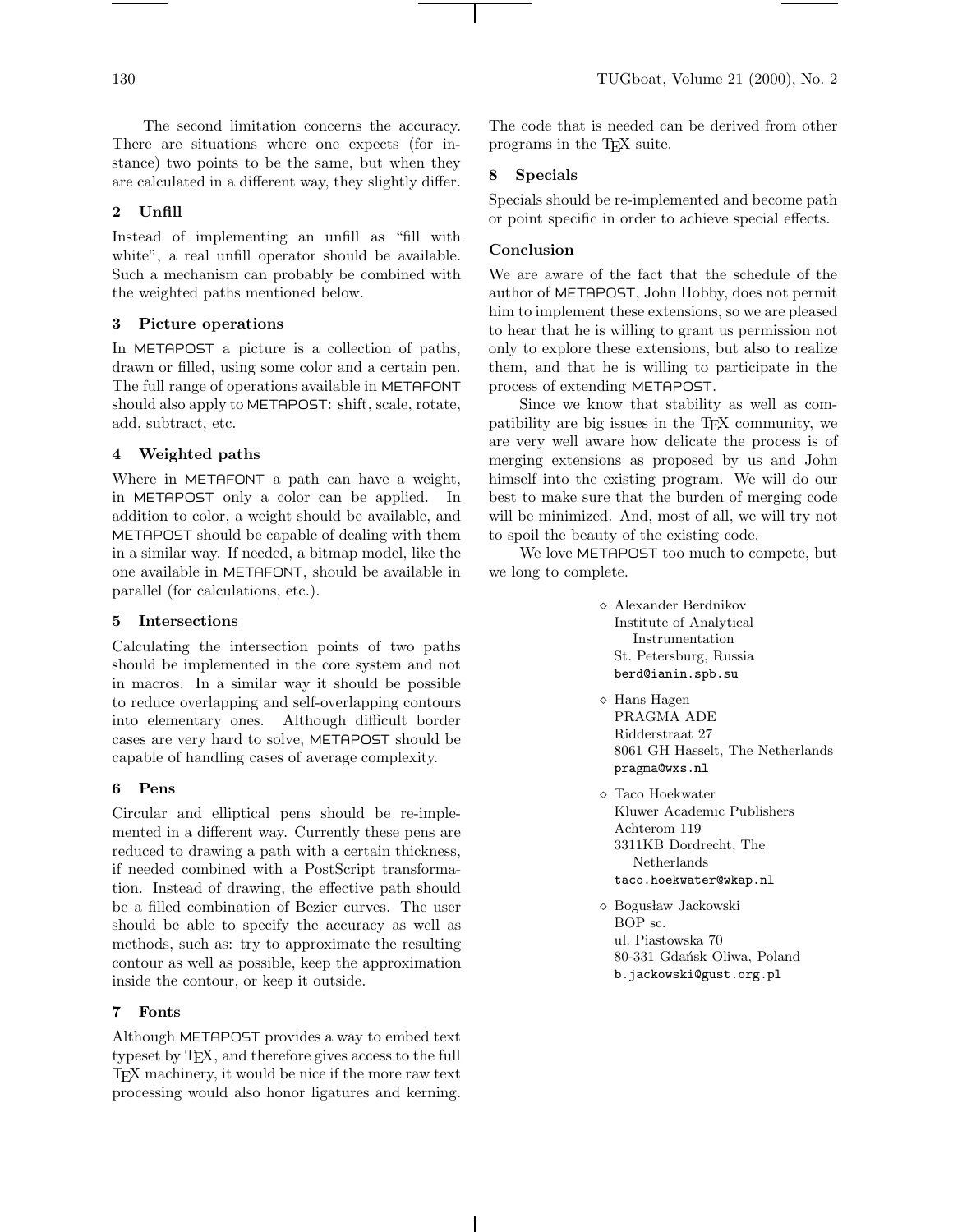TUGboat, Volume 21 (2000), No. 2 131

# **Extending METAPOST: Response to "Even more MetaFun"**

John D. Hobby

#### **Introduction**

I agree that METAPOST could use some improvements and bug fixes, but I have been too busy to do any of thiswork during the last two years or so and I do not expect that situation to improve soon. It is OK with me if others want to make upward-compatible improvements to mp.web, but such implementors should know enough about the program to be able to go through the "The command codes" section of mp.web and be familiar with everything it refers to. To avoid competing versions, extensions should probably be sent to me (hobby@research.bell-labs.com) for inclusion in the master version.

#### **9 Accuracy**

It would improve the METAPOST language to switch from 32-bit scaled integers to 64-bit floating point but thiswould be a lot of work and it would have to be done very carefully. The scale factors of  $2^{16}$ and  $2^{28}$  could be retained, but it would still be necessary to go through the entire program changing numerical constants and looking for places where the new arithmetic violates hidden assumptions. The code for solving linear equations is especially likely to need attention.

Another concern is how to ensure that META-POST continues to give the same numerical results in all implementations. It is may be safe to assume 64-bit IEEE standard floating point is now available on all systems, but some compilers use a higher precision for intermediate results and it would be necessary to defeat that somehow. There is also the concern that mp.web istechnically a Pascal program and not all installations are based on Pascal-to-C translation.

I considered all these issues when I implemented the graph package, and I decided that it was a lot easier to design the graph macros around META-POST's mlog and mexp operators.

#### **10 Unfill and weighted paths**

The current implementation keeps track of the painting order for the basic components of a picture but does not try determine exactly which parts overlap. Unfill may be easier than allowing weighted pathswith add and subtract, but implementing all these features together would require an ability to keep track of a picture as a spline-bounded planar

subdivision. This would require sophisticated algorithms and data structures, and geometric algorithms of this type are famous for being extremely difficult to implement robustly. Also, it is not clear how to make fonts fit into this model.

It would be very tricky to make the new features upward compatible. In "Drawing Graphs with METAPOST" (CSTR 164), I describe a for ... within iteration that allows one to pick apart a picture and see all its basic components in the painting order. This is fundamental to the graph.mp macrosand would be very hard to reconcile with new features such as add, subtract and cull.

#### **11 Bitmaps**

The request for a bitmap model like the one available in METAFONT is quite natural, provided that it is somehow generalized to handle color. A basic design would not be too hard to implement unless there is to be an operator that takes a picture and converts it into a bitmap asthe PostScript interpreter would.

#### **12 Intersections**

There could certainly be a primitive that attempts to find all the intersections between two paths instead of just a single intersection point. If the operator is to take two paths, intersect their interiors, and return a path that describes this region, paths would have to be generalized to allow multiple noncontiguous outlines. One way to do this would involve a new type of path join operator that behaves syntactically like  $-\circ$  or  $\dots$ , takes one unit of "time" along the path, and means that there is a gap in the path. It would also be necessary to generalize fill to accept non-closed paths.

#### **13 Pens**

The main advantages of the current treatment of circular and elliptical pensare that it isrobust and generates simple PostScript. The main disadvantage I am aware of is that elliptical pens interact poorly with dashed lines. The present scheme also makesit hard to convert METAPOST output into a Type 1 font, but that is not METAPOST's intended application.

I think it would be a mistake to make all pen operations outline-based. Outline-based pens could be provided as an alternative, but this would not be easy to implement. Polygonal pens are easier to express in terms of outlines, but the implementation was a lot of work and it still has known bugs.